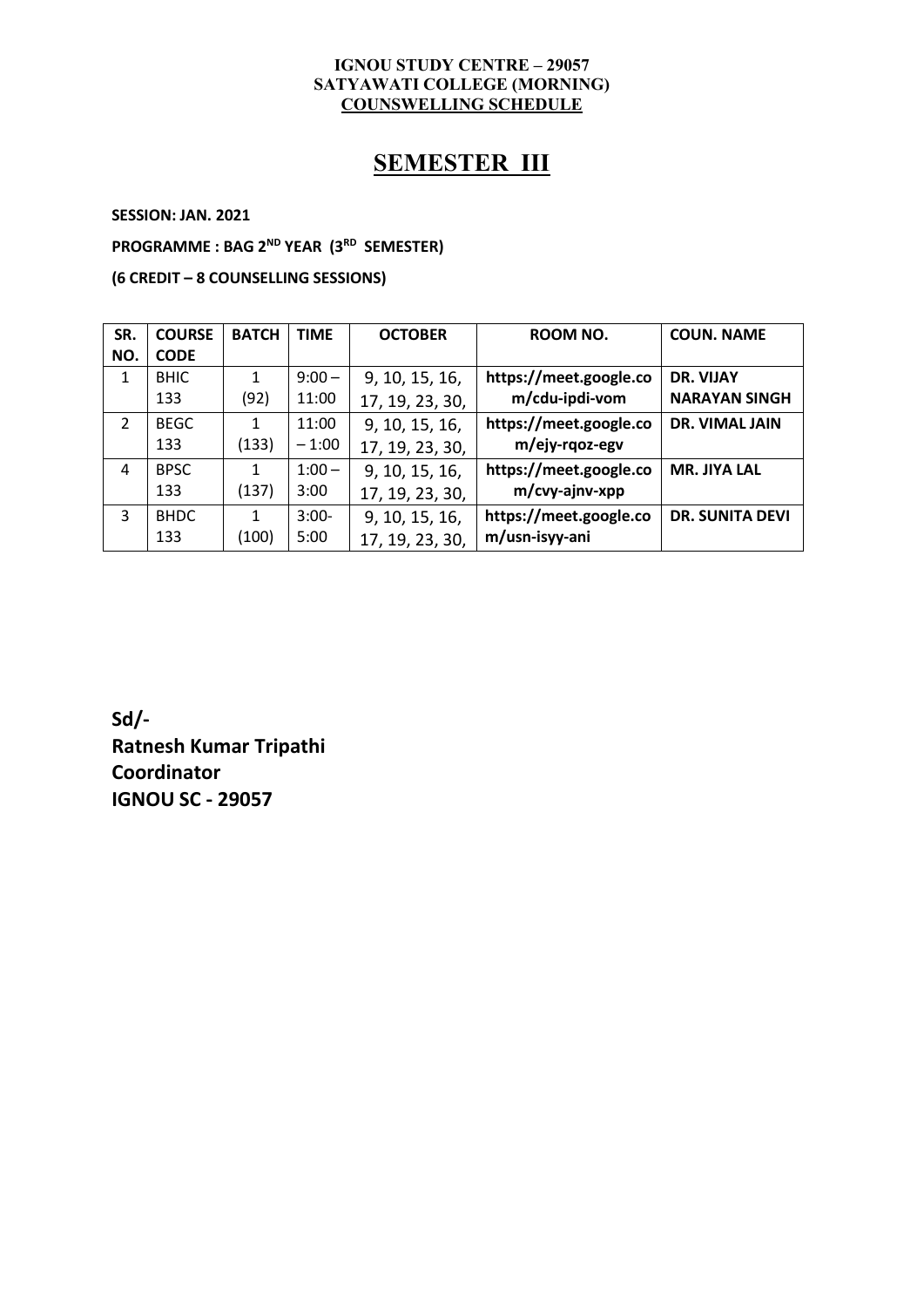#### **IGNOU STUDY CENTRE – 29057 SATYAWATI COLLEGE (MORNING) COUNSWELLING SCHEDULE**

# **SEMESTER IV**

**SESSION: JAN. 2021**

**PROGRAMME : BAG 2 ND YEAR (4 TH SEMESTER)**

**(6 CREDIT – 8 COUNSELLING SESSIONS)**

| SR.            | <b>COURSE</b> | <b>BATCH</b> | <b>TIME</b> | <b>OCTOBER /</b> | ROOM NO.               | <b>COUN. NAME</b>   |
|----------------|---------------|--------------|-------------|------------------|------------------------|---------------------|
| NO.            | <b>CODE</b>   |              |             | <b>NOVEMBER</b>  |                        |                     |
| 1              | <b>BHIC</b>   |              | $9:00 -$    | 31, 6, 7, 13,    | https://meet.google.co | DR. VIJAY           |
|                | 134           | (92)         | 11:00       | 14, 19, 20, 21   | m/cdu-ipdi-vom         | <b>NARAIN SINGH</b> |
| $\overline{2}$ | <b>BEGC</b>   |              | 11:00       | 31, 6, 7, 13,    | https://meet.google.co | DR. VIMAL JAIN      |
|                | 134           | (133)        | $-1:00$     | 14, 19, 20, 21   | m/ejy-rqoz-egy         |                     |
| 3              | <b>BPSC</b>   |              | $1:00 -$    | 31, 6, 7, 13,    | https://meet.google.co | <b>MR. JIYA LAL</b> |
|                | 134           | (137)        | 3:00        | 14, 19, 20, 21   | m/cvy-ajnv-xpp         |                     |
| 4              | <b>BHDC</b>   |              | $3:00 -$    | 31, 6, 7, 13,    | https://meet.google.co | <b>DR. SUNITA</b>   |
|                | 134           | (100)        | 5:00        | 14, 19, 20, 21   | m/usn-isyy-ani         | <b>DEVI</b>         |

**Sd/- Ratnesh Kumar Tripathi Coordinator IGNOU SC - 29057**